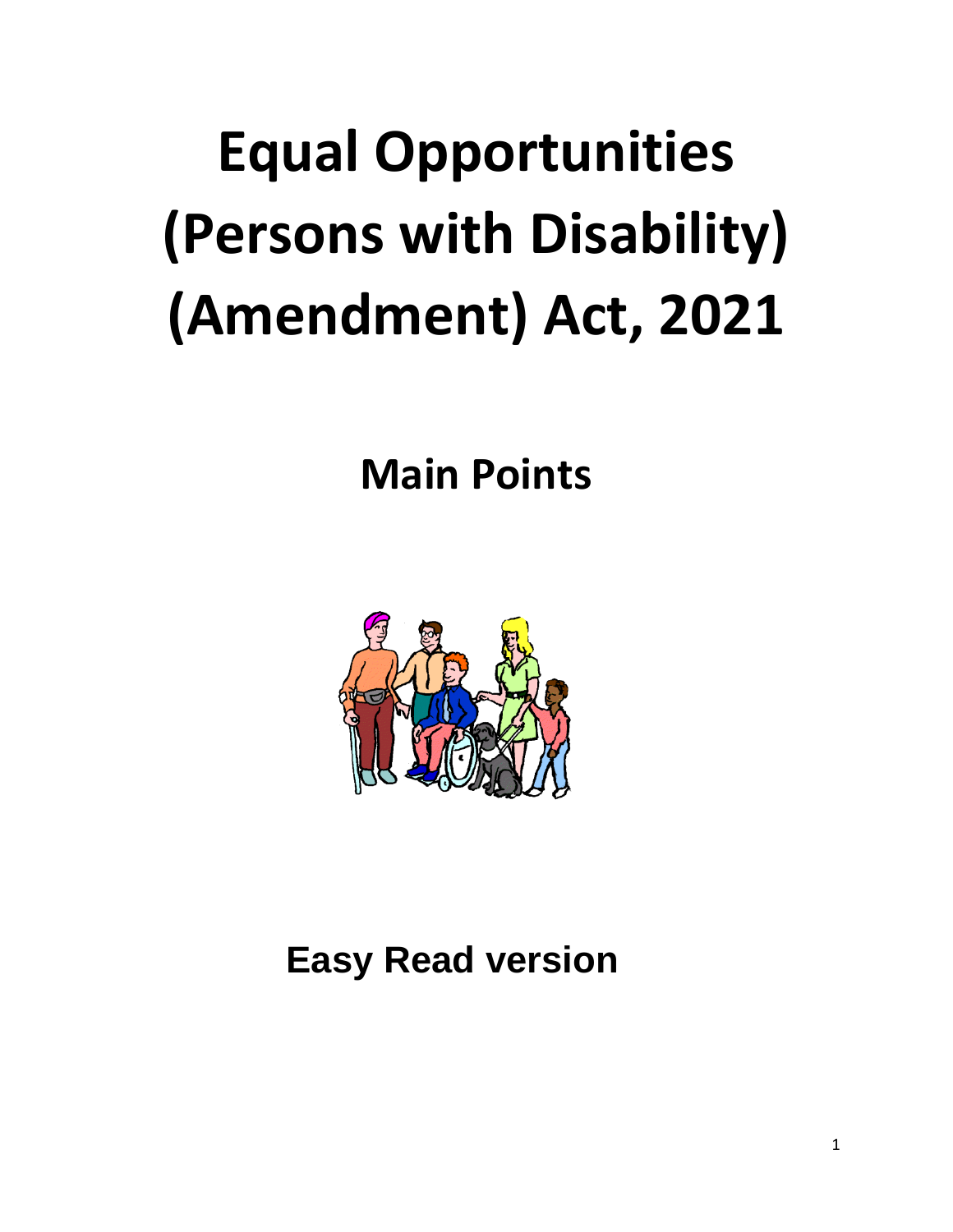| -- |  |
|----|--|
|    |  |
|    |  |

This booklet will help you to understand, in an easier and shorter way, the things written in the document called *Equal Opportunities (Persons with Disability) (Amendment) Act, 2021*.



To know exactly what is written in the full document, you can read it by following the link below:

<https://tinyurl.com/24vn6yty>

This booklet was prepared by Alistair de Gaetano and Blaine Schembri.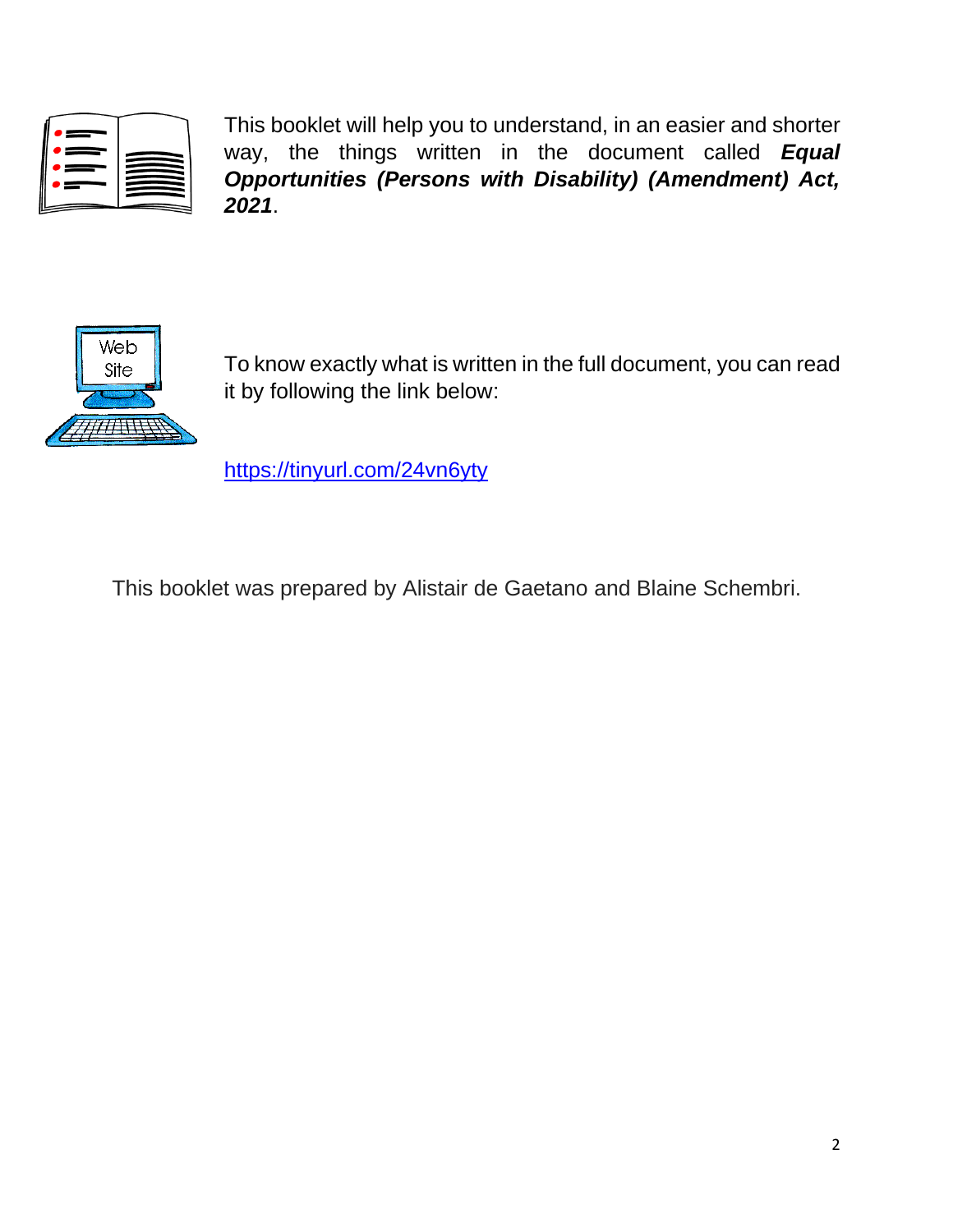### *The Equal Opportunities (Persons with Disability) Act*



There is a law called the Equal Opportunities (Persons with Disability) Act, that created the Commission for the Rights of Persons with Disability (CRPD).

The Commission makes sure that the rights of

disabled persons are respected by everyone, and when this does not happen, the Commission speaks to people who are not respecting the rights of disabled persons, and even takes them to court if necessary

#### *Why We Are Changing the Law*



We are changing the Equal Opportunities (Persons with Disability) Act to make sure that the rights of disabled persons can be protected in a better way.

We are also changing the Equal Opportunities (Persons with Disability) Act to make sure that disabled people can make complaints when their rights are not being respected, so that a special group of people can help to make sure that the rights

of these disabled people are respected.



Malta is also passing another law called the United Nations Convention on the Rights of Persons with Disabilities Act. This new law will make sure that disabled persons in Malta will

have all the rights that they deserve.

At the same time, by changing the Equal Opportunities (Persons with Disability) Act, we are making the Commission on the Rights of Persons with Disability (CRPD) stronger, so that it can support disabled people to fight for their rights, when these rights are broken.

The following will make sure that CRPD will become stronger: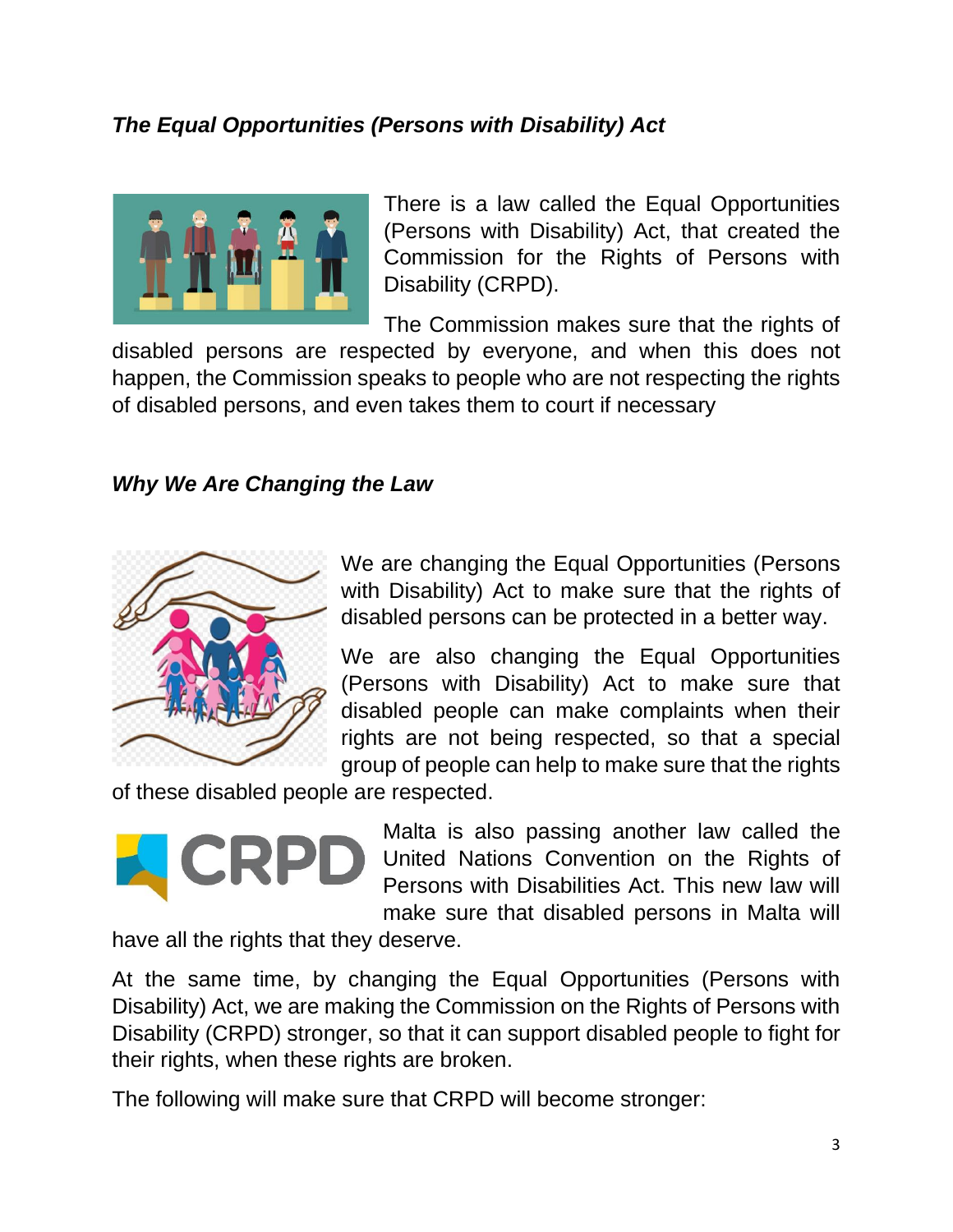#### *The UNCRPD Redress Panel*



The first way in which changing this law will make the Commission stronger, is by creating a new Panel.

The Panel is a group of people who work to make sure that the rights of disabled persons are protected, and its full name will be the 'UNCRPD Redress Panel'.



If a disabled person feel that their rights were not respected, they can complain to the Panel.

For example, a disabled person can complain to the panel if they are being treated unfairly at work because they are disabled, or because they are not being given the right support at school.

The Panel will assist disabled persons with small complaints, and complaints that do not involve money. For big complaints, disabled persons can still go directly to court.



When a disabled person complains to the Panel, the people who form part of the Panel will speak to the disabled person, and to other people who support the disabled person. They will also speak to the other

people about whom the disabled person was complaining.

The Panel will then make a decision about the disabled person's complaint.



If the disabled person disagrees with the decision of the Panel, or if the other people about whom the disabled person was complaining disagree about the decision of the Panel, then they can go to court.